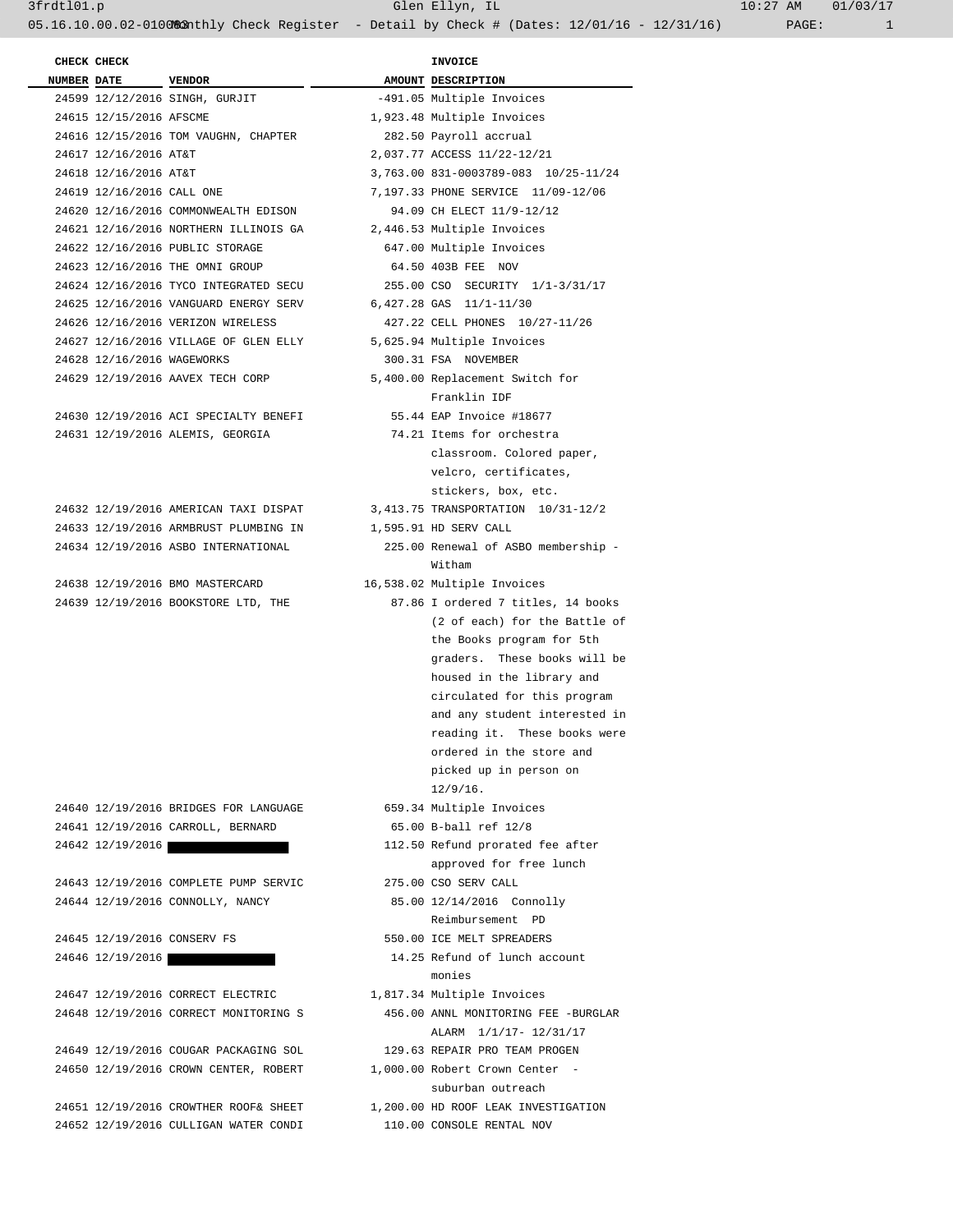3frdtl01.p Glen Ellyn, IL 10:27 AM 01/03/17

05.16.10.00.02-010083 Athly Check Register - Detail by Check # (Dates: 12/01/16 - 12/31/16) PAGE: 2

|                    | CHECK CHECK                 |                                       | <b>INVOICE</b>                                                        |
|--------------------|-----------------------------|---------------------------------------|-----------------------------------------------------------------------|
| <b>NUMBER DATE</b> |                             | <b>VENDOR</b>                         | AMOUNT DESCRIPTION                                                    |
|                    |                             | 24653 12/19/2016 CYBER SAFETY CONSULT | 1,000.00 Safety presentations at all                                  |
|                    |                             |                                       | schools                                                               |
|                    | 24654 12/19/2016 DIDAX CORP |                                       | 525.23 Multiple Invoices                                              |
|                    |                             | 24655 12/19/2016 DIVERSIFIED OFFICE C | 560.00 Janitorial services for                                        |
|                    |                             |                                       | Hadley, filling in for                                                |
|                    |                             |                                       | employee that walked off the                                          |
|                    |                             |                                       | job.                                                                  |
|                    |                             | 24656 12/19/2016 ELIM CHRISTIAN SERVI | 23,606.62 Multiple Invoices                                           |
|                    |                             | 24657 12/19/2016 ESCOBAR HERNANDEZ, G | 77.37 Multiple Invoices                                               |
|                    |                             | 24658 12/19/2016 FALLON, KERRY        | 90.47 (4) Self-Inking Stamps, with                                    |
|                    |                             |                                       | Microban from Office                                                  |
|                    |                             |                                       | Depot/Office Max. Item                                                |
|                    |                             |                                       | #666632. Date of Purchase                                             |
|                    |                             |                                       | $12/08/16$ .                                                          |
|                    |                             | 24659 12/19/2016 FIRM SYSTEMS         | 346.00 Invoice #1107032                                               |
|                    |                             |                                       | Fingerprinting for the month                                          |
|                    |                             |                                       | of November                                                           |
|                    |                             | 24660 12/19/2016 FOLLETT SCHOOL SOLUT | 2,029.22 Multiple Invoices                                            |
|                    |                             | 24661 12/19/2016 FOUR POINT 0         | 7,865.00 Multiple Invoices                                            |
|                    |                             | 24662 12/19/2016 FRANCZEK RADELET     | 15,400.75 Multiple Invoices                                           |
|                    |                             | 24663 12/19/2016 GIANT STEPS          | 5,078.24 Tuition for Private Placed                                   |
|                    |                             |                                       | Student. Invoice #041-1216E.                                          |
|                    |                             |                                       | Dates of Service: December                                            |
|                    |                             |                                       | 2016.                                                                 |
|                    |                             | 24664 12/19/2016 GLEN ELLYN CHAMBER C | 100.00 Multiple Invoices                                              |
|                    | 24665 12/19/2016            |                                       | 45.36 PARENTAL REIMBURSEMENT                                          |
|                    |                             | 24666 12/19/2016 GREEN ASSOCIATES     | 420.00 GE MISC CONSULTING                                             |
|                    | 24667 12/19/201             |                                       | 75.00 Refund prorated fee after                                       |
|                    |                             |                                       | approved for free lunch                                               |
|                    | 24668 12/19/2016 HANDI-RAMP |                                       | 1,749.00 Handi-Ramp, portable access                                  |
|                    |                             |                                       | ramp and handrails for use at                                         |
|                    |                             |                                       | Hadley to access stage                                                |
|                    |                             |                                       | Handi-Ramp 510 North Avenue                                           |
|                    |                             |                                       | Libertyville, IL 60048                                                |
|                    |                             | 24669 12/19/2016 HEALTH PRO REHABILIT | 800-876-Ramp                                                          |
|                    |                             | 24670 12/19/2016 HS TRANSPORTATION    | 15,717.00 Multiple Invoices<br>29,559.00 November transportation bill |
|                    |                             |                                       | for 10 students, and 2 aides.                                         |
|                    | 24671 12/19/2016            |                                       | 37.50 Refund prorated fees after                                      |
|                    |                             |                                       | approved for free lunch                                               |
|                    |                             | 24672 12/19/2016 HYDE PARK DAY SCHOOL | 3,729.60 Tuition for a Private Placed                                 |
|                    |                             |                                       | Student. Invoice #20161110.                                           |
|                    |                             |                                       | Dates of Service- November                                            |
|                    |                             |                                       | 2016.                                                                 |
|                    |                             | 24673 12/19/2016 ILLINOIS PRINCIPALS  | 375.00 Annual Membership                                              |
|                    |                             | 24674 12/19/2016 INNOVATIONS THERAPEU | 7,286.41 Multiple Invoices                                            |
|                    |                             | 24675 12/19/2016 INNOVENTION SYSTEM L | 2,181.25 Multiple Invoices                                            |
|                    | 24676 12/19/2016            |                                       | 37.50 Refund prorated fee after                                       |
|                    |                             |                                       | approved for free lunch                                               |
|                    |                             | 24677 12/19/2016 KAGAN & GAINES INC   | 294.23 Multiple Invoices                                              |
|                    |                             | 24678 12/19/2016 KASPER, GEORGE       | 65.00 B-ball ref 11/29                                                |
|                    |                             | 24679 12/19/2016 KNOEBL, INGRID       | 130.00 Reimbursement to Sue Knoebl                                    |
|                    |                             |                                       | for 2016 IAHPERD Conference                                           |
|                    |                             | 24680 12/19/2016 KOZAK CUSTOM LANDSCA | 5,397.75 Multiple Invoices                                            |
|                    |                             | 24681 12/19/2016 KRAMER, DYLAN        | 130.00 Multiple Invoices                                              |
|                    | 24682 12/19/2016 KRANZ      |                                       | 202.64 TOWELS                                                         |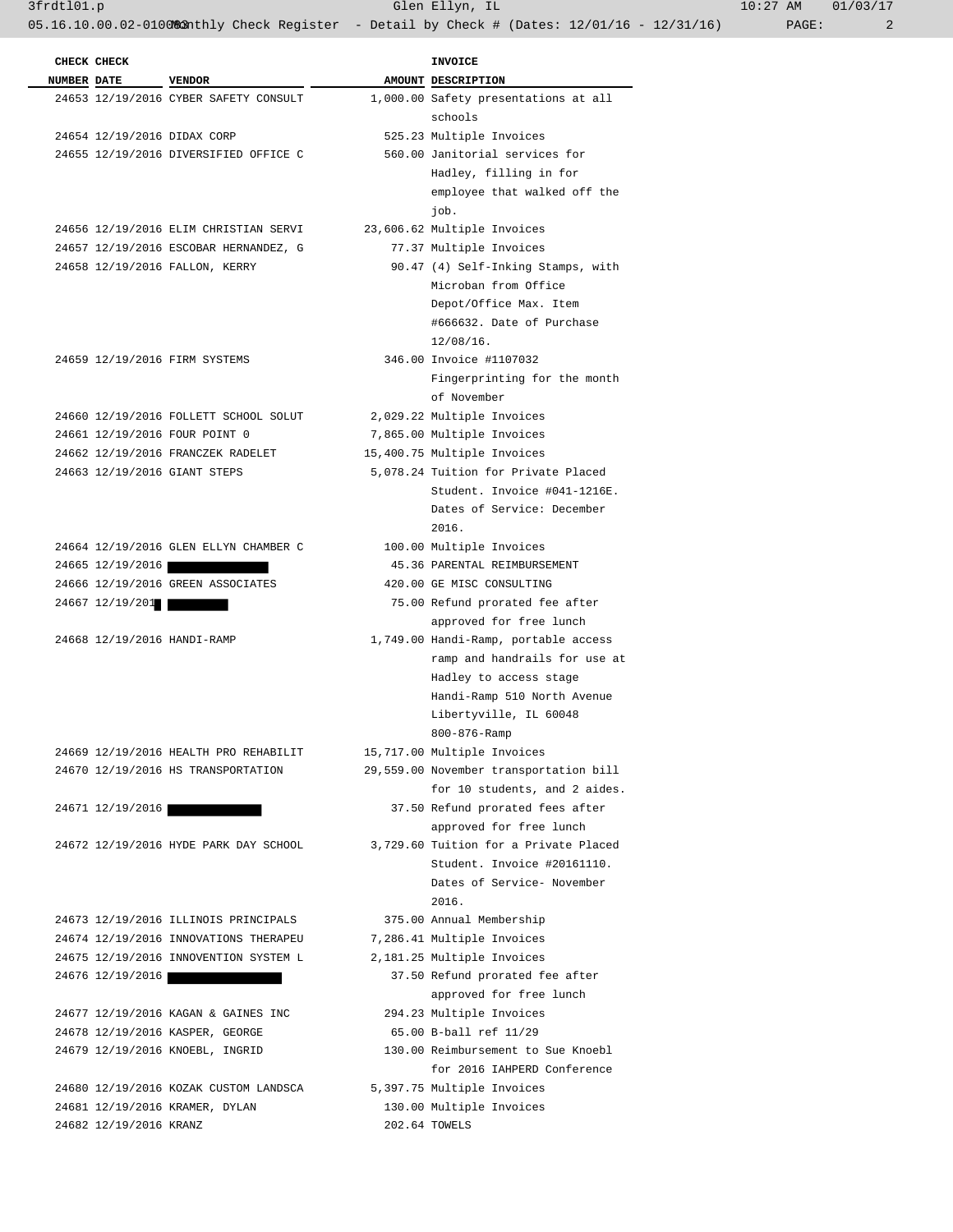3frdtl01.p Glen Ellyn, IL 10:27 AM 01/03/17 05.16.10.00.02-010083 athly Check Register - Detail by Check # (Dates: 12/01/16 - 12/31/16) PAGE: 3

| CHECK CHECK                |                                       | <b>INVOICE</b>                        |
|----------------------------|---------------------------------------|---------------------------------------|
| <b>NUMBER DATE</b>         | <b>VENDOR</b>                         | AMOUNT DESCRIPTION                    |
|                            | 24683 12/19/2016 LACOSSE, KIM         | 105.00 Reimbursement/Kim LaCosse      |
|                            | 24684 12/19/2016 LAIDLAW TRANSIT      | 3,994.27 Multiple Invoices            |
|                            | 24685 12/19/2016 LEN'S ACE HARDWARE   | 624.43 STIHL BLOWERS                  |
|                            | 24686 12/19/2016 LINDEN OAKS HOSPITAL | 187.20 Tutoring invoice #41-27 for 1  |
|                            |                                       | student for Nov. 2-9, 2016            |
| 24687 12/19/2016           |                                       | 37.50 Refund prorated fee after       |
|                            |                                       | approved for free lunch               |
|                            | 24688 12/19/2016 LYONS, MAUREEN       | 240.00 Accompanying Fall Choral       |
|                            |                                       | Concert                               |
|                            | 24689 12/19/2016 MACGILL & CO, WM V   | 114.40 Multiple Invoices              |
|                            | 24690 12/19/2016 MARQUARDT SCHOOL DIS | 70,685.32 NOVEMBER FOOD SERVICE       |
|                            | 24691 12/19/2016 MATTHEW, MARGO       | 500.00 Purchase of a Euphonium        |
|                            | 24692 12/19/2016 MAXIM HEALTHCARE SER | 796.00 Hospital Services for a        |
|                            |                                       | Student. Invoice                      |
|                            |                                       | #13775657-Z02. Dates of               |
|                            |                                       | Service: 10/31, 11/1, 11/3, &         |
|                            |                                       | 11/4/2016                             |
|                            | 24693 12/19/2016 METRO PROFESSIONAL P | 5,327.60 Multiple Invoices            |
|                            | 24694 12/19/2016 MOVIE LICENSING USA  | 2,119.00 Annual Renewal for Public    |
|                            |                                       | Performance License                   |
| 24695 12/19/2016 NASCO     |                                       | 399.52 Pedometers for P.E., class     |
|                            |                                       | sets                                  |
|                            | 24696 12/19/2016 NORTON, KERRY        | 210.00 Professional Development for   |
|                            |                                       | PE Teachers                           |
|                            | 24698 12/19/2016 OFFICE DEPOT         | 1,328.55 Multiple Invoices            |
|                            | 24699 12/19/2016 OLIVE GROVE LANDSCAP | 13,089.26 Multiple Invoices           |
| 24700 12/19/2016 ORKIN LLC |                                       | 2,579.97 Multiple Invoices            |
|                            | 24701 12/19/2016 PALOS SPORTS INC     | 395.33 Multiple Invoices              |
|                            | 24702 12/19/2016 PARKLAND PREPARATORY | 12,528.32 Tuition for Private Placed  |
|                            |                                       | Students. Invoice #1700.              |
|                            |                                       | Dates of Service- November            |
|                            |                                       | 2016.                                 |
| 24703 12/19/2016 PCM       |                                       | 375.33 Replacement Transfer Kit for   |
|                            |                                       | Color Printer                         |
|                            | 24704 12/19/2016 PEARSON CLINICAL ASS | 745.50 Speech & Language Test         |
|                            |                                       | Booklets & Forms.                     |
|                            | 24705 12/19/2016 PIONEER VALLEY BOOKS | 376.20 Books for classrooms           |
|                            | 24706 12/19/2016 PITNEY BOWES         | 1,734.78 POSTAGE METER LEASE          |
|                            | 24710 12/19/2016 OUINLAN & FABISH MUS | 1,107.52 Multiple Invoices            |
|                            | 24711 12/19/2016 REALLY GOOD STUFF IN | 167.83 Resource Supplies              |
| 24712 12/19/2016 ROSCOE CO |                                       | 345.60 Multiple Invoices              |
|                            | 24713 12/19/2016 SAFARI VIDEO NETWORK | 2,495.00 Annual Renewal for Safari    |
|                            |                                       | Montage Video Service                 |
|                            | 24714 12/19/2016 SCHOOL HEALTH        | 913.03 School Health quote            |
|                            |                                       | #3213209-00 dated 10/25/16            |
|                            |                                       | for \$913.03. Health                  |
|                            |                                       | supplies for AL health office         |
|                            | 24715 12/19/2016 SCHOOL SPECIALTY     | 1,301.95 Multiple Invoices            |
|                            | 24716 12/19/2016 SCHOOLDUDE           | 7,257.92 Multiple Invoices            |
|                            | 24717 12/19/2016 SEAL OF ILLINOIS     | 3,886.83 Tuition for a Private Placed |
|                            |                                       | Student. Invoice #6352. Dates         |
|                            |                                       | of Service- November 2016.            |
|                            | 24718 12/19/2016 SEIFERT, RACHEL      | 85.00 1212016 Health Office conf      |
|                            |                                       | reimbursement                         |
|                            | 24719 12/19/2016 SENSORY KID STORE    |                                       |
|                            |                                       | 129.15 La Siesta Joki Hanging         |
|                            |                                       | Hammock Swing in Froggy               |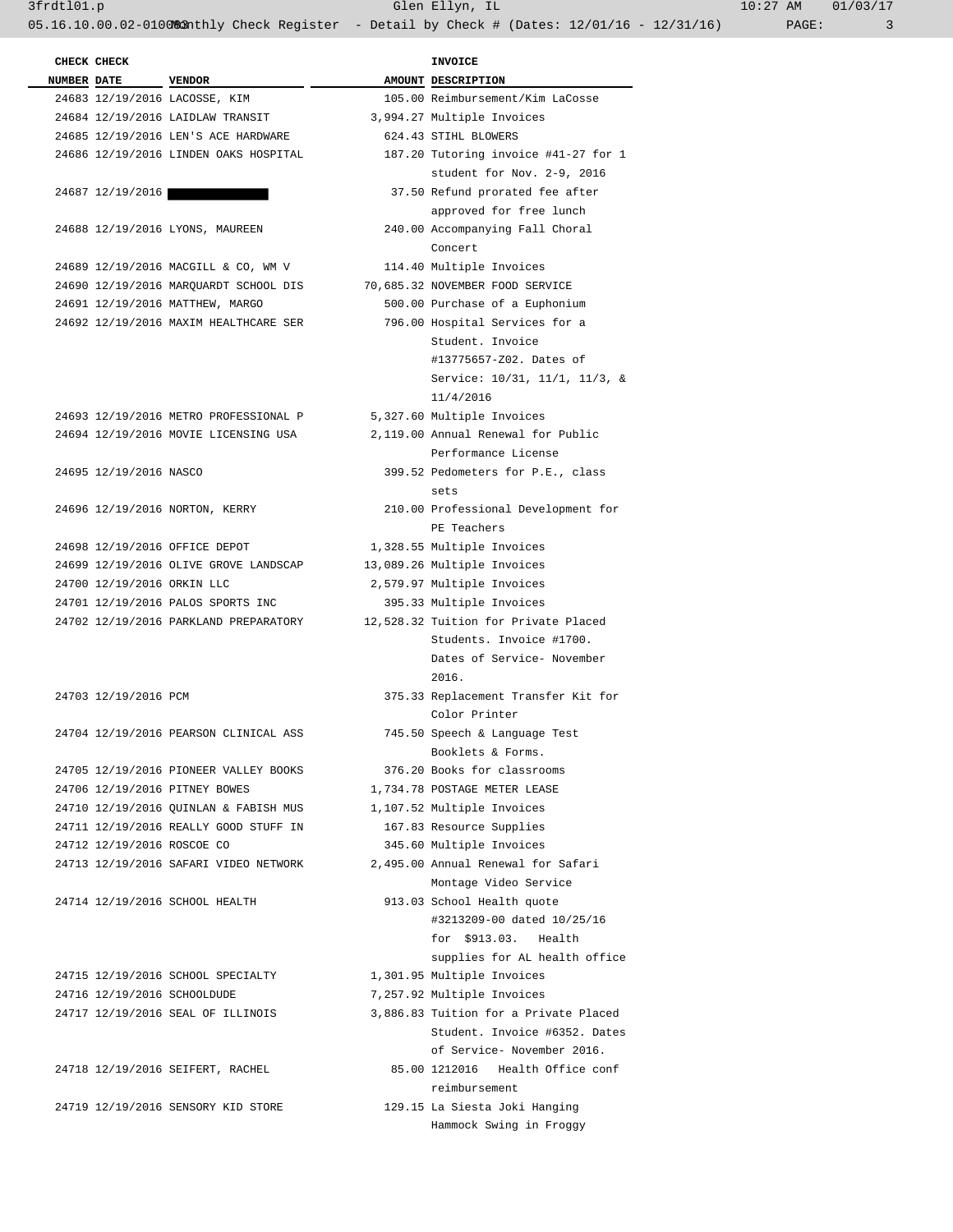3frdtl01.p Glen Ellyn, IL 10:27 AM 01/03/17

05.16.10.00.02-010083nthly Check Register - Detail by Check # (Dates: 12/01/16 - 12/31/16) PAGE: 4

| CHECK CHECK                |                                       | <b>INVOICE</b>                         |
|----------------------------|---------------------------------------|----------------------------------------|
| NUMBER DATE VENDOR         |                                       | AMOUNT DESCRIPTION                     |
|                            | 24720 12/19/2016 SEPTRAN INC          | 41,039.55 Multiple Invoices            |
|                            | 24721 12/19/2016 SERVPRO OF WHEATON/G | 4,192.76 Mold remediation services for |
|                            |                                       | Hadley portable classrooms             |
|                            | 24722 12/19/2016 SHAW MEDIA           | 1,593.00 Legal notices Invoice         |
|                            |                                       | #1116100703611/2016 TITA &             |
|                            |                                       | ASA                                    |
| 24723 12/19/2016 SHRED-IT  |                                       | 116.37 DISPOSAL                        |
| 24724 12/19/2016           |                                       | 322.05 REFUND PRORATED FEE AFTER       |
|                            |                                       | APPROVAL FOR FREE LUNCH                |
| 24725 12/19/2016           |                                       | 169.00 REFUND PRORATED FEE AFTER       |
|                            |                                       | APPROVAL FOR FREE LUNCH                |
|                            | 24726 12/19/2016 SOARING EAGLE ACADEM | 13,276.32 Multiple Invoices            |
| 24727 12/19/2016 SOUND INC |                                       | 1,136.00 Multiple Invoices             |
|                            | 24728 12/19/2016 SOUNDSCRIPT ELECTRON | 440.00 11/30/2016 Couzens piano        |
|                            |                                       | repair                                 |
|                            | 24729 12/19/2016 SOUTH SIDE CONTROL S | 291.84 ASST REPAIR PARTS               |
|                            | 24730 12/19/2016 SPAYTH, AMY          | 83.64 Classroom Supply                 |
|                            |                                       | Reimbursement                          |
|                            | 24731 12/19/2016 STREAMWOOD BEHAVIORA | 384.00 Invoice #4781 for 1 student,    |
|                            |                                       | 16 tutoring sessions                   |
|                            | 24732 12/19/2016 SUNRISE TRANSPORTATI | 2,619.93 Transportation Charges for    |
|                            |                                       | Special Education Programs.            |
|                            |                                       | Dates of Service 11/2016.              |
|                            | 24733 12/19/2016 SYNCB/AMAZON         | 112.19 Multiple Invoices               |
|                            | 24734 12/19/2016 SZAJKOVICS, SAM      | 32.46 1. Storage container. 2. I       |
|                            |                                       | had to return 2 helmets and            |
|                            |                                       | get larger sizes.                      |
|                            | 24735 12/19/2016 THACKERY, JILL E     | 607.50 ORCHESTRA ASSISTANT NOVEMBER    |
|                            | 24736 12/19/2016 THERAPY SHOPPE       | 67.22 Social Worker Supplies -         |
|                            |                                       | Widgets for Students                   |
|                            | 24737 12/19/2016 TOP ECHELON CONTRACT | 1,995.00 Invoice #AS00521521-IN for    |
|                            |                                       | Lilly Burris w/e 11/11/16              |
|                            | 24738 12/19/2016 TRANSLATION SMART    | 150.00 Translating                     |
|                            | 24739 12/19/2016 TYCO INTEGRATED SECU | 6,561.23 SECURITY 1/1/17- 3/31/17      |
|                            | 24740 12/19/2016 UNITED RADIO COMMUNI | 5,920.00 Replacement radios for        |
|                            |                                       | custodial staff at hadley              |
|                            |                                       | with repeater capabilities to          |
|                            |                                       | reach all areas of the                 |
|                            |                                       | facility                               |
|                            | 24741 12/19/2016 VERITIV OPERATING CO | 3,315.00 Multiple Invoices             |
|                            | 24742 12/19/2016 WASZAK, JILL         | 230.00 Professional Development Fees   |
|                            |                                       | Reimbursement                          |
|                            | 24743 12/19/2016 WINKELMANN, DEREK    | 12.93 Derek bought material to fix     |
|                            |                                       | an air compressor and also a           |
|                            |                                       | pair of headphones for                 |
|                            |                                       | student needs                          |
|                            | 24744 12/19/2016 WORTH AVE. GROUP     | 4,724.50 Insurance for Churchill       |
|                            |                                       | Student Chromebooks                    |
| 24745 12/30/2016 AFSCME    |                                       | 1,960.98 Multiple Invoices             |
|                            | 24746 12/30/2016 TOM VAUGHN, CHAPTER  | 282.50 Payroll accrual                 |
|                            |                                       |                                        |
| 24747 12/31/2016 AT&T      |                                       | 43.55 630- Z99-0236 12/16-1/15         |
|                            | 24748 12/31/2016 BATTERIES PLUS       | 99.90 BATTERIES                        |
|                            | 24749 12/31/2016 CHANDLER, DWAYNE     | 65.00 B-ball ref 12/13                 |
|                            | 24750 12/31/2016 ELLIOTT CONSTRUCTION | 5,332.00 Installation of concrete      |
|                            |                                       | sidewalk for repairs during            |
|                            |                                       | construction at Churchill              |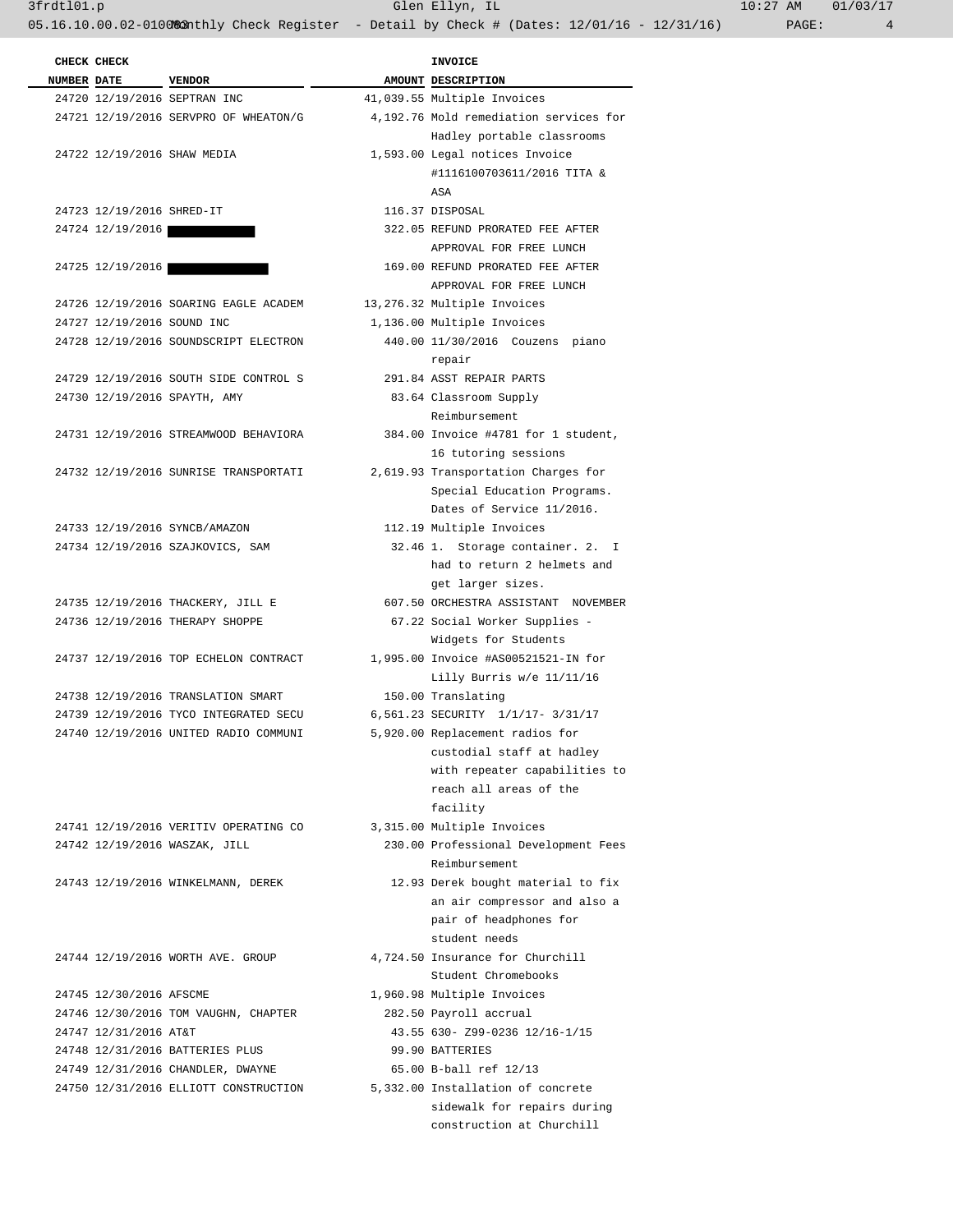3frdtl01.p Glen Ellyn, IL 10:27 AM 01/03/17

05.16.10.00.02-0100&2nthly Check Register - Detail by Check # (Dates: 12/01/16 - 12/31/16) PAGE: 5

 **CHECK CHECK INVOICE NUMBER** DATE VENDOR **AMOUNT** DESCRIPTION phase III summer 2016 24751 12/31/2016 36.63 PARENTAL REIMBURSEMENT 24752 12/31/2016 H-O-H CHEMICALS INC 965.72 WATER TREATMENT 24753 12/31/2016 HOUSE OF GRAPHICS 1,240.35 Multiple Invoices 24754 12/31/2016 KOZAK CUSTOM LANDSCA 1,712.00 Snow parking lot services for storm on 12-10-11-16 24755 12/31/2016 LAYMAN, PAUL 65.00 B-ball ref 12/13 24756 12/31/2016 METRO PROFESSIONAL P 714.17 ASST CUST SUPP 24757 12/31/2016 PCM 8,047.70 Multiple Invoices 24758 12/31/2016 ROSCOE CO 115.20 12/21/ MOP SERV 24759 12/31/2016 SCHOOL PERCEPTIONS L 3,941.70 Invoice#2584-Community Survey - Phase 4: Survey Results Reporting 24760 12/31/2016 SCHOOL SPECIALTY 42.96 Colored Copy Paper 5th Grade 24761 12/31/2016 THACKERY, JILL E 1,142.40 Multiple Invoices 24762 12/31/2016 UNITED RADIO COMMUNI 11,032.05 Multiple Invoices 24763 12/31/2016 UNITED STATES POSTAL 700.00 BRM ANNL MAINT 1011001 24764 12/31/2016 UNITED STATES POSTAL 225.00 PERMIT 139 PI STANDARD MAIL 24765 12/31/2016 WAREHOUSE DIRECT 1,708.31 ASST CUST SUPP 201600264 12/07/2016 ILLINOIS DEPT EMPLOY 7,283.00 Unemployment Insurance for 3rd Quarter 2016 201600265 12/13/2016 TASC 385.02 HRA ADM FEES DECEMBER 201600266 12/13/2016 TASC 610.13 HRA RENEWAL FEE 201600267 12/13/2016 T H I S 6,778.77 THIS DECEMBER 201600268 12/15/2016 GLEN ELLYN EDUCATION 16,433.13 Payroll accrual 201600270 12/15/2016 ILLINOIS DEPT OF REV 36,682.94 Multiple Invoices 201600271 12/15/2016 INTERNAL REV SERVICE 186,325.33 Multiple Invoices 201600272 12/15/2016 T H I S 21,194.50 Multiple Invoices 201600273 12/15/2016 TEACHERS RETIREMENT 104,176.39 Multiple Invoices 201600274 12/15/2016 WAGEWORKS 6,380.18 Multiple Invoices 201600275 12/15/2016 THE OMNI GROUP 35,532.74 Multiple Invoices 201600276 12/15/2016 EXPERT PAY 1,837.08 Payroll accrual 201600277 12/15/2016 RELIANCE STANDARD LI 3,038.30 LTD NOV & DEC 201600278 12/15/2016 EDUCATIONAL BENEFIT 453,241.07 DECEMBER AD&D, DENTAL, LIFE, MEDICAL 201600279 12/15/2016 REV TRAK 1,450.23 REV TRAK 201600290 12/30/2016 GLEN ELLYN EDUCATION 16,254.30 Multiple Invoices 201600291 12/30/2016 ILL MUNICIPAL RETIRE 66,126.99 Multiple Invoices 201600292 12/30/2016 ILLINOIS DEPT OF REV 37,276.70 Multiple Invoices 201600293 12/30/2016 INTERNAL REV SERVICE 189,151.95 Multiple Invoices 201600294 12/30/2016 T H I S 21,306.38 Multiple Invoices 201600295 12/30/2016 TEACHERS RETIREMENT 104,726.01 Multiple Invoices 201600296 12/30/2016 WAGEWORKS 6,379.66 Multiple Invoices 201600297 12/30/2016 THE OMNI GROUP 34,970.44 Multiple Invoices 201600298 12/30/2016 EXPERT PAY 1,837.08 Payroll accrual 201600300 12/31/2016 RELIANCE STANDARD LI 331.13 LTD 1/1-1/31/17

Totals for checks 1,813,734.66